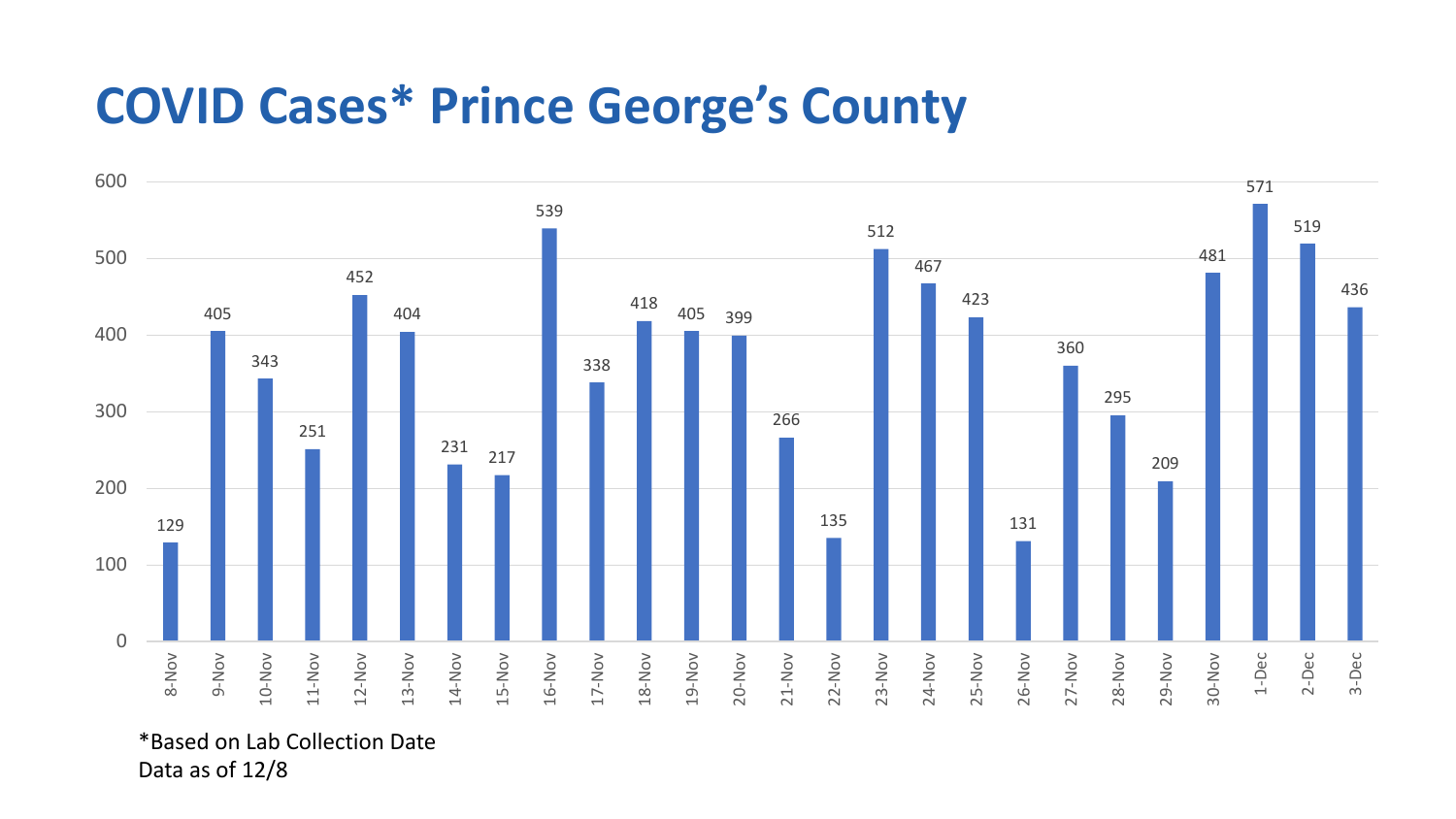## **COVID Average Daily Case Rate\* (last 14 days)**

**Prince George's County**

**Average New Cases per 100,000 population**



\*Based on Lab Collection Date Data as of 12/8